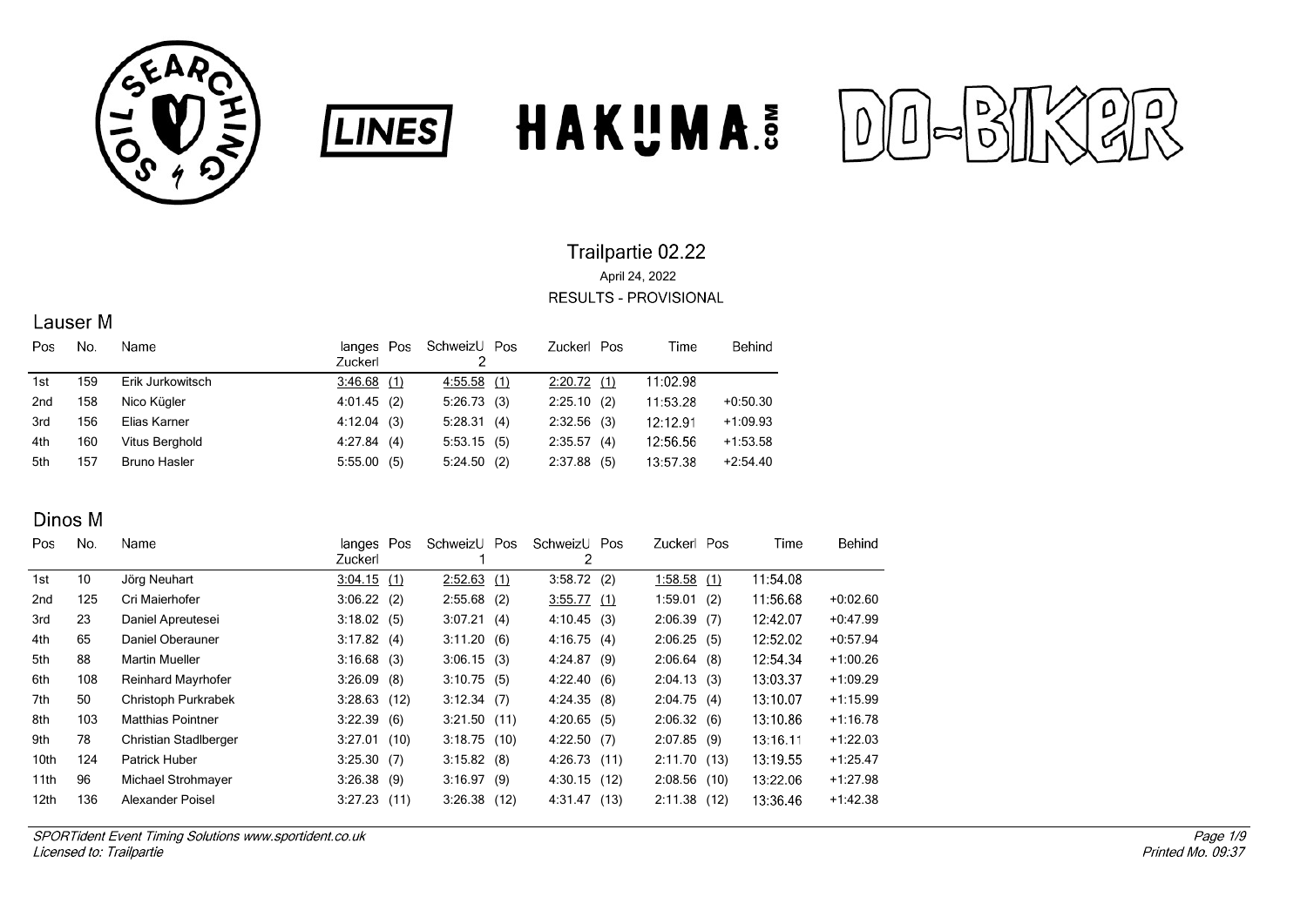





## Dinos M

| Pos              | No. | Name                     | langes<br>Zuckerl | Pos  | SchweizU | Pos  | SchweizU<br>2 | Pos  | Zuckerl Pos  |      | Time     | Behind     |
|------------------|-----|--------------------------|-------------------|------|----------|------|---------------|------|--------------|------|----------|------------|
| 13th             | 131 | <b>Christian Bablick</b> | 3:35.78           | (14) | 3:28.02  | (13) | 4:26.67       | (10) | 2:11.23(11)  |      | 13:41.70 | $+1:47.62$ |
| 14th             | 132 | <b>Philipp Bode</b>      | 3:30.30           | (13) | 3:32.33  | (15) | 4:47.85       | (15) | 2:12.95(14)  |      | 14:03.43 | $+2:09.35$ |
| 15th             | 126 | Matthias Benny Lenz      | 3:36.65           | (15) | 3:28.55  | (14) | 4:48.13       | (16) | 2:19.14(15)  |      | 14:12.47 | $+2:18.39$ |
| 16th             | 84  | David Seifried           | 3:42.70           | (18) | 3:51.30  | (18) | 4:45.63       | (14) | 2:19.17(16)  |      | 14:38.80 | $+2:44.72$ |
| 17 <sub>th</sub> | 145 | <b>Wolfgang Schaffer</b> | 3:38.50           | (17) | 3:39.30  | (16) | 5:06.57       | (19) | 2:20.94(18)  |      | 14:45.31 | $+2:51.23$ |
| 18th             | 14  | <b>Klaus Mellitzer</b>   | 3.44.53(19)       |      | 3:45.72  | (17) | 5:00.14       | (17) | 2:19.83(17)  |      | 14:50.22 | $+2:56.14$ |
| 19th             | 5   | Thomas Aitzetmüller      | 3:38.18           | (16) | 3:52.81  | (19) | 5:05.12       | (18) | 2:23.69      | (22) | 14:59.80 | $+3:05.72$ |
| 20th             | 51  | Michael Eder             | 3:46.13           | (20) | 3:53.45  | (20) | 5:07.98       | (21) | 2:23.65      | (21) | 15:11.21 | $+3:17.13$ |
| 21st             | 139 | Paul Kandl               | 3:50.43           | (21) | 4:08.18  | (23) | 5:07.94       | (20) | 2:22.60      | (20) | 15:29.15 | $+3:35.07$ |
| 22nd             | 95  | Paul Jeremiah            | 3:51.11           | (22) | 4:05.90  | (21) | 5:33.18       | (25) | 2:22.31      | (19) | 15:52.50 | $+3:58.42$ |
| 23rd             | 71  | Hannes Jurkowitsch       | 3:53.45           | (24) | 4:07.60  | (22) | 5:29.22       | (24) | 2:35.34      | (28) | 16:05.61 | $+4:11.53$ |
| 24th             | 98  | Walter wiltschko         | 3:52.41           | (23) | 4:11.00  | (24) | 5:27.63       | (22) | 2:36.41      | (29) | 16:07.45 | $+4:13.37$ |
| 25th             | 133 | Christian Rambousek      | 3:56.58           | (25) | 4:16.12  | (25) | 5:28.50       | (23) | 2:34.21      | (27) | 16:15.41 | $+4:21.33$ |
| 26th             | 113 | Michael Wohlkönig        | 4:04.72           | (28) | 4:17.43  | (26) | 5:36.88       | (26) | 2:27.46      | (23) | 16:26.49 | $+4:32.41$ |
| 27th             | 25  | <b>Patrice Billaudet</b> | 3:59.21           | (26) | 4:22.88  | (28) | 5:49.40       | (29) | 2:33.78      | (26) | 16:45.27 | $+4.51.19$ |
| 28th             | 90  | Josef Tischhart          | 4:05.20           | (30) | 4:21.83  | (27) | 5:43.80       | (28) | 2:38.36      | (30) | 16:49.19 | $+4.55.11$ |
| 29th             | 101 | Christian Hörmann        | 4:01.97           | (27) | 4:42.65  | (31) | 5:39.62       | (27) | 2:32.18      | (24) | 16:56.42 | $+5:02.34$ |
| 30th             | 38  | <b>Markus Morawitz</b>   | 4:04.73           | (29) | 4 40 17  | (30) | 6:08.63       | (30) | 2:32.98      | (25) | 17:26.51 | $+5:32.43$ |
| 31st             | 19  | <b>Anton Fink</b>        | 4:10.45           | (31) | 4:29.85  | (29) | 6:31.84       | (32) | 2:48.72 (32) |      | 18:00.86 | $+6:06.78$ |
| 32nd             | 24  | <b>Marcel Billaudet</b>  | 4:26.16           | (32) | 4:47.88  | (32) | 6:17.10       | (31) | 2:45.03      | (31) | 18:16.17 | $+6.22.09$ |
| 33rd             | 66  | Florian Pickworth        | 4:37.34           | (33) | 7:07.56  | (33) | 6:49.98       | (33) | 2:50.28      | (33) | 21:25.16 | $+9.31.08$ |
|                  |     |                          |                   |      |          |      |               |      |              |      |          |            |

**LINES**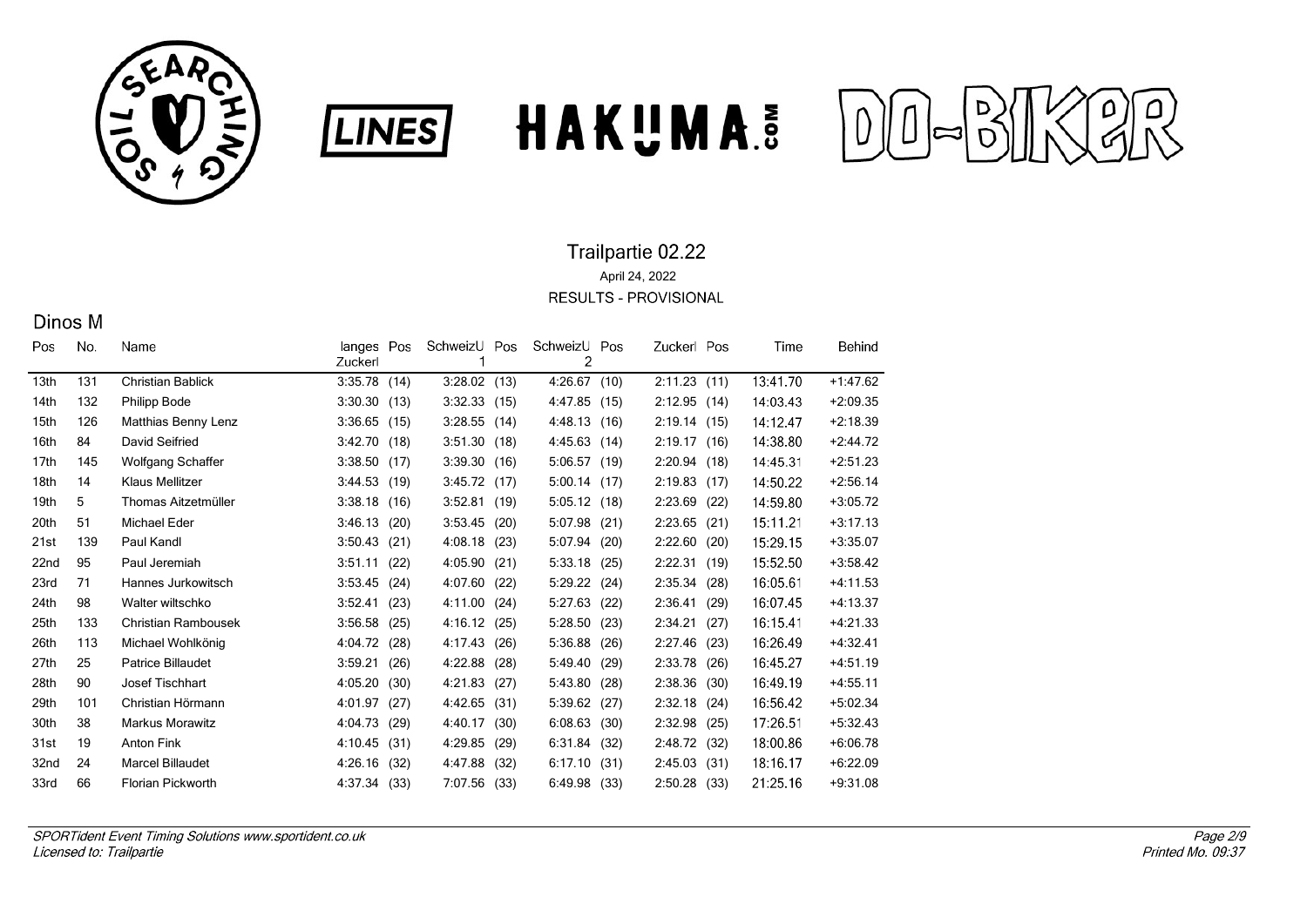





### Dinos W

| Pos             | No. | Name               | langes Pos<br><b>Zuckerl</b> | SchweizU   | Pos | SchweizU Pos  | Zuckerl Pos   | Time     | Behind     |
|-----------------|-----|--------------------|------------------------------|------------|-----|---------------|---------------|----------|------------|
| 1st             | 55  | Birgit Braumann    | 3:35.75(1)                   | 3:24.35(1) |     | 4.37.41(1)    | 2:11.03(1)    | 13:48.54 |            |
| 2 <sub>nd</sub> | 106 | Eva Rümmele        | $3:58.55$ (2)                | 4:26.10(2) |     | 5:45.55(2)    | $2:27.08$ (2) | 16:37.28 | $+2:48.74$ |
| 3rd             | 105 | Nina Schwab        | 4:18.75(3)                   | 4:56.32(3) |     | $6:23.58$ (3) | 2:44.91(3)    | 18:23.56 | $+4:35.02$ |
| 4th             | 116 | Eva-Maria Stibor   | 5:00.91(4)                   | 6:46.90(5) |     | 6:38.53(5)    | 2:58.73(5)    | 21.25.07 | $+7:36.53$ |
| 5th             | 104 | Katharina Pointner | 5:03.03(5)                   | 6:26.18    | (4) | 6:50.46(6)    | 3:06.00(6)    | 21.25.67 | $+7:37.13$ |
| 6th             | 102 | Evi Hauer-Pavlik   | 5:04.53(6)                   | 7:04.10(6) |     | 6:31.55(4)    | $2:57.68$ (4) | 21:37.86 | $+7:49.32$ |

**LINES** 

## grosse Kinder M

| Pos  | No.            | Name                     | langes Pos     |      | SchweizU       | Pos | SchweizU Pos   |      | Zuckerl Pos    | Time     | Behind     |
|------|----------------|--------------------------|----------------|------|----------------|-----|----------------|------|----------------|----------|------------|
|      |                |                          | Zuckerl        |      |                |     | 2              |      |                |          |            |
| 1st  | 53             | Christoph Sax            | 3:01.88        | (5)  | 2:42.40        | (1) | 3:49.70(3)     |      | 1:53.03(1)     | 11:27.01 |            |
| 2nd  | 94             | Mads Bo Andersen         | $3:00.78$ (2)  |      | 2:45.55(2)     |     | 3:48.77        | (2)  | 1:53.40(2)     | 11:28.50 | $+0.01.49$ |
| 3rd  | 109            | Philipp Döller           | 3:00.28(1)     |      | 2:47.94(3)     |     | 3.47.08(1)     |      | 1:56.20(6)     | 11:31.50 | $+0.04.49$ |
| 4th  | 89             | <b>Florian Tischhart</b> | 3:01.38(4)     |      | 2:48.79(5)     |     | 3:50.67(4)     |      | 1:56.17(5)     | 11:37.01 | $+0.10.00$ |
| 5th  | 40             | Patrick Kontschieder     | $3:01.29$ (3)  |      | $2:53.39$ (7)  |     | $3:53.15$ (5)  |      | 1:57.31(9)     | 11:45.14 | $+0.18.13$ |
| 6th  | $\overline{2}$ | Nik Haberschek           | 3:04.27(6)     |      | 2:48.28(4)     |     | $3:58.33$ (7)  |      | 1:56.15(4)     | 11:47.03 | $+0.20.02$ |
| 7th  | 52             | Konstantin Zellbeck      | 3:10.75(21)    |      | 2:54.31(9)     |     | 3:54.07(6)     |      | $1:57.28$ (8)  | 11:56.41 | $+0.29.40$ |
| 8th  | 22             | Michael Eibegger         | 3:06.30(10)    |      | $2:53.66$ (8)  |     | 4:00.73(9)     |      | 1:56.73(7)     | 11:57.42 | $+0.30.41$ |
| 9th  | 93             | Lukas Heiss              | $3:04.48$ (7)  |      | $2:57.02$ (13) |     | $4:03.03$ (14) |      | 1:54.33(3)     | 11:58.86 | $+0.31.85$ |
| 10th | 110            | Christoph Innerebner     | $3:08.22$ (15) |      | 2:56.38(10)    |     | 3:58.65        | (8)  | $1:58.66$ (11) | 12:01.91 | $+0.34.90$ |
| 11th | 112            | Philipp Freudenberg      | 3:08.30        | (16) | 2:52.65        | (6) | 4:04.73        | (17) | 1:59.15(13)    | 12:04.83 | $+0.37.82$ |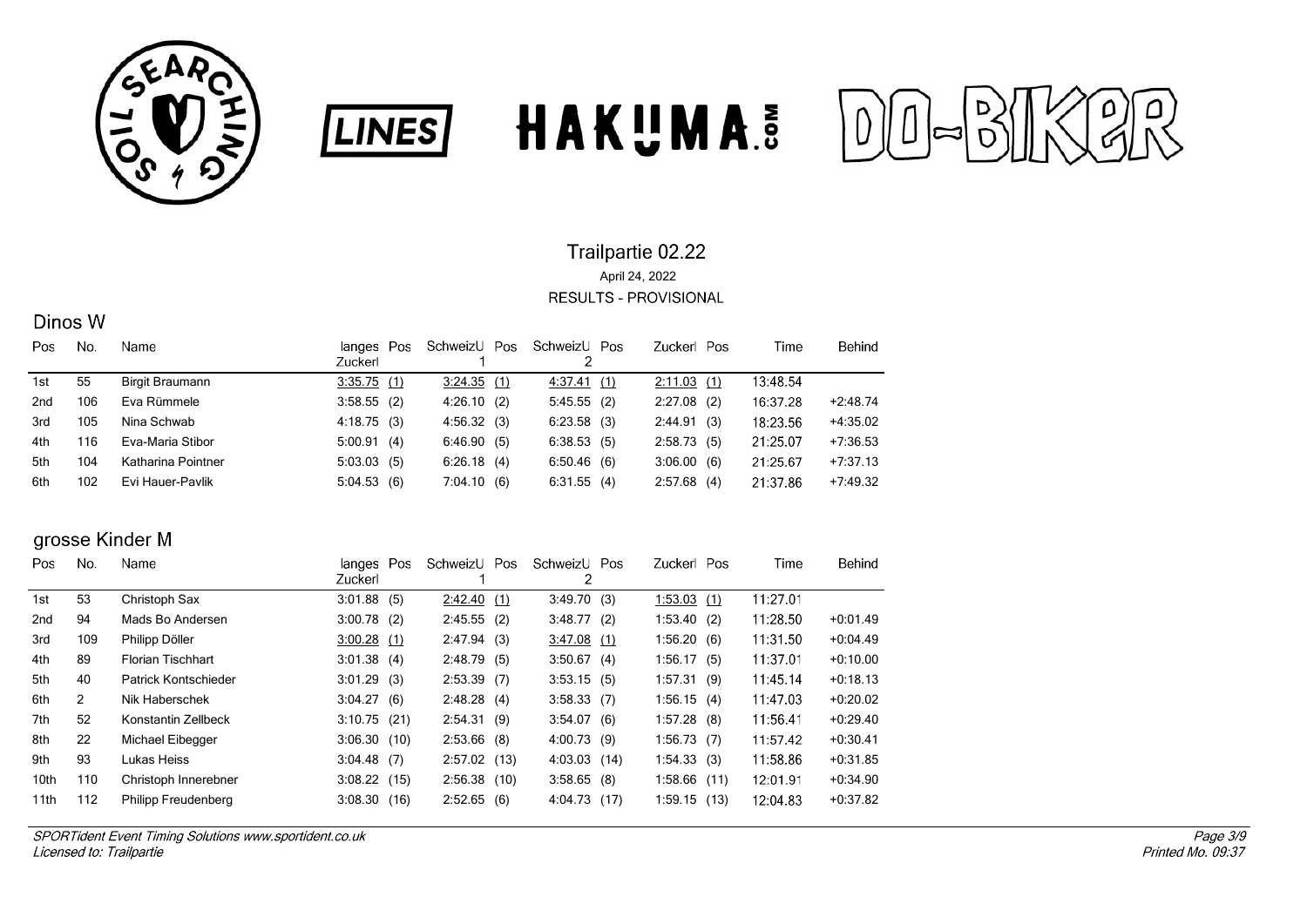





# grosse Kinder M

| Pos              | No. | Name                      | langes Pos<br>Zuckerl |      | SchweizU<br>1 | Pos  | SchweizU<br>2 | Pos  | Zuckerl Pos    |      | Time     | Behind     |
|------------------|-----|---------------------------|-----------------------|------|---------------|------|---------------|------|----------------|------|----------|------------|
| 12 <sub>th</sub> | 41  | David Mayer               | 3:06.28               | (9)  | 2:58.35       | (15) | 4:01.40       | (11) | 1:59.02(12)    |      | 12:05.05 | $+0.38.04$ |
| 13th             | 54  | Michi Perkonigg           | 3:07.68               | (12) | 2:56.75       | (12) | 4:00.96       | (10) | 1:59.68        | (14) | 12:05.07 | $+0.38.06$ |
| 14th             | 42  | Oliver Prohaska           | 3:06.42               | (11) | 2:57.28       | (14) | 4:03.07       | (15) | 2:00.66        | (20) | 12:07.43 | $+0.40.42$ |
| 15th             | 30  | Wendelin Hirzberger       | 3:05.60               | (8)  | 3:01.17       | (18) | 4:04.67       | (16) | 2:00.56        | (18) | 12:12.00 | $+0.44.99$ |
| 16th             | 56  | Nikolas Jellinek          | 3:08.08               | (14) | 3:01.95       | (20) | 4:02.22       | (13) | 2:00.83        | (22) | 12:13.08 | $+0.46.07$ |
| 17 <sub>th</sub> | 45  | Philipp Hödl              | 3:13.42               | (25) | 2:56.47       | (11) | 4:08.23       | (22) | 2:02.71        | (25) | 12:20.83 | $+0.53.82$ |
| 18th             | 13  | Lukas Monschein           | 3:09.21               | (17) | 3:09.54       | (34) | 4:01.90       | (12) | 2:00.23        | (15) | 12:20.88 | $+0.53.87$ |
| 19th             | 74  | Marcel Zube               | 3:11.17               | (23) | 3:00.97       | (17) | 4:08.71       | (25) | 2:03.42 (29)   |      | 12:24.27 | $+0.57.26$ |
| 20th             | 165 | Lukas Wegscheider         | 3:10.08               | (18) | 3:07.83       | (31) | 4:07.44       | (20) | $2:00.56$ (18) |      | 12:25.91 | $+0.58.90$ |
| 21st             | 97  | Stefan Strohmayer         | 3:10.45               | (19) | 3:05.63       | (26) | 4:07.95       | (21) | 2:02.83        | (26) | 12:26.86 | $+0.59.85$ |
| 22nd             | 81  | <b>Maximilian Deliner</b> | 3:13.62               | (26) | 3:02.65       | (21) | 4:07.38       | (19) | 2:04.34(34)    |      | 12:27.99 | $+1:00.98$ |
| 23rd             | 73  | <b>Thomas Mayr</b>        | 3:10.88               | (22) | 3:05.63       | (26) | 4:16.45       | (36) | 2:00.50(17)    |      | 12:33.46 | $+1:06.45$ |
| 24th             | 75  | <b>Thomas Solfelner</b>   | 3:14.38               | (27) | 3:08.42       | (32) | 4:08.60       | (24) | 2:03.52        | (30) | 12:34.92 | $+1:07.91$ |
| 25th             | 100 | Gerald Rosenkranz         | 3:20.10               | (41) | 3:04.25       | (25) | 4:10.95       | (28) | 2:00.48        | (16) | 12:35.78 | $+1:08.77$ |
| 26th             | 150 | Alan Ferraté              | 3:16.28               | (32) | 3:02.73       | (22) | 4:11.85       | (29) | 2:05.38        | (38) | 12:36.24 | $+1:09.23$ |
| 27th             | 4   | Philipp Lepeschka         | 3:15.60               | (31) | 3:04.10       | (24) | 4:10.75       | (27) | 2:06.78        | (40) | 12:37.23 | $+1:10.22$ |
| 28th             | 119 | Andreas Wagner            | 3:22.05               | (45) | 3:00.48       | (16) | 4:14.78       | (33) | 2:00.73        | (21) | 12:38.04 | $+1:11.03$ |
| 29th             | 72  | <b>Bastian Meier</b>      | 3:19.02               | (36) | 3:07.53       | (30) | 4:08.40       | (23) | 2:04.13        | (32) | 12:39.08 | $+1:12.07$ |
| 30th             | 17  | <b>Philipp Granzer</b>    | 3:15.51               | (30) | 3:01.65       | (19) | 4:21.43       | (46) | 2:01.98        | (23) | 12:40.57 | $+1:13.56$ |
| 31st             | 85  | Markus Gruber             | 3:19.58               | (38) | 3:07.10       | (29) | 4:07.07       | (18) | 2:07.18        | (41) | 12:40.93 | $+1:13.92$ |
| 32nd             | 20  | <b>Bernhard Pillinger</b> | 3:16.66               | (33) | 3:09.75       | (36) | 4:13.85       | (31) | 2:04.28        | (33) | 12:44.54 | $+1:17.53$ |
| 33rd             | 61  | <b>Christer Fjallroth</b> | 3:14.95               | (28) | 3:09.65       | (35) | 4:16.52       | (37) | 2:05.29 (37)   |      | 12:46.41 | $+1:19.40$ |
|                  |     |                           |                       |      |               |      |               |      |                |      |          |            |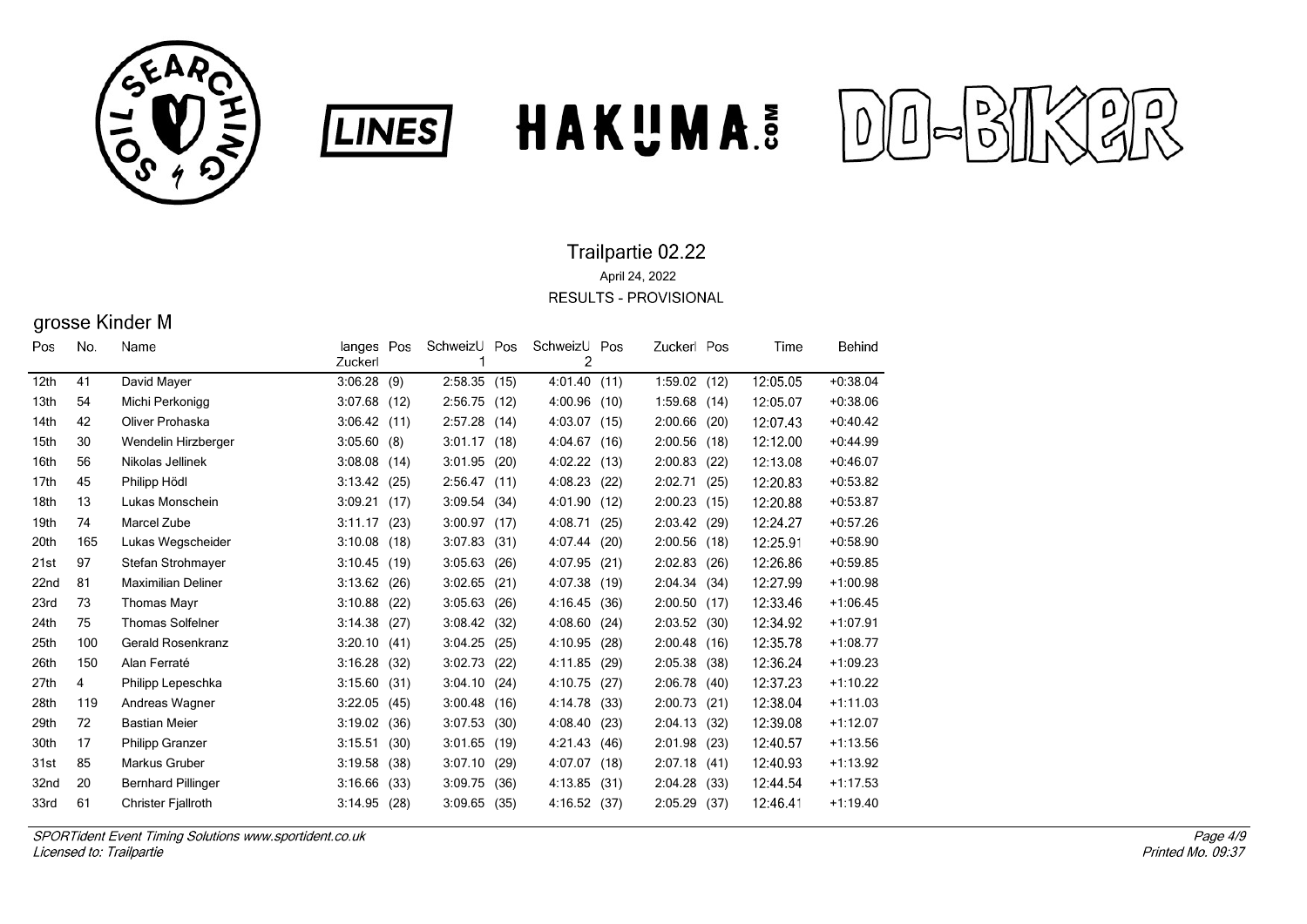





# grosse Kinder M

| Pos  | No. | Name                     | langes Pos<br>Zuckerl |      | SchweizU<br>1 | Pos  | SchweizU<br>2 | Pos  | Zuckerl Pos |      | Time     | Behind     |
|------|-----|--------------------------|-----------------------|------|---------------|------|---------------|------|-------------|------|----------|------------|
| 34th | 12  | Dominik Sükar            | 3:11.78               | (24) | 3:03.93       | (23) | 4:09.98       | (26) | 2:22.98     | (74) | 12:48.67 | $+1:21.66$ |
| 35th | 151 | <b>Robert Gahr</b>       | 3:19.53               | (37) | 3:11.54       | (38) | 4:14.38       | (32) | 2:04.48     | (35) | 12:49.93 | $+1:22.92$ |
| 36th | 46  | Johannes Bitter          | 3:18.38               | (35) | 3:06.65       | (28) | 4:18.69       | (40) | 2:07.23     | (42) | 12:50.95 | $+1:23.94$ |
| 37th | 146 | Robin Moll               | 3:10.70               | (20) | 3:13.35       | (41) | 4:24.58       | (50) | 2:02.51     | (24) | 12:51.14 | $+1:24.13$ |
| 38th | 123 | Kevin Trabi              | 3:17.18               | (34) | 3:14.25       | (42) | 4:17.93       | (38) | 2:03.33     | (28) | 12:52.69 | $+1:25.68$ |
| 39th | 58  | Philipp Hense-Lintschnig | 3:19.75               | (39) | 3:11.67       | (39) | 4:16.25       | (35) | 2:05.58     | (39) | 12:53.25 | $+1:26.24$ |
| 40th | 80  | Florian Neuböck          | 3:25.40               | (50) | 3:10.75       | (37) | 4:15.02       | (34) | 2:03.96     | (31) | 12:55.13 | $+1:28.12$ |
| 41st | 111 | Stefan Schowalter        | 3:21.73               | (44) | 3:17.36       | (45) | 4:18.31       | (39) | 2:03.08     | (27) | 13:00.48 | $+1:33.47$ |
| 42nd | 79  | Florian Istogu           | 3:19.98               | (40) | 3:16.64       | (44) | 4:20.22       | (44) | 2:07.33     | (44) | 13:04.17 | $+1:37.16$ |
| 43rd | 117 | Daniel Juritsch          | 3:22.10               | (46) | 3:20.15       | (51) | 4:19.10       | (41) | 2:04.88     | (36) | 13:06.23 | $+1:39.22$ |
| 44th | 76  | <b>Philipp Vorwalder</b> | 3:23.92               | (47) | 3:16.23       | (43) | 4:20.10       | (43) | 2:07.83     | (46) | 13:08.08 | $+1:41.07$ |
| 45th | 141 | Benjamin Teubl           | 3:25.08               | (48) | 3:17.72       | (46) | 4:22.20       | (49) | 2:07.85     | (47) | 13:12.85 | $+1.45.84$ |
| 46th | 18  | Markus Hinterecker       | 3:14.98               | (29) | 3:08.79       | (33) | 4:40.63       | (65) | 2:09.66     | (52) | 13:14.06 | $+1.47.05$ |
| 47th | 69  | Dennis Rankl             | 3:27.80               | (56) | 3:19.32       | (49) | 4:21.75       | (48) | 2:07.97     | (48) | 13:16.84 | $+1:49.83$ |
| 48th | 142 | <b>Florian Hirt</b>      | 3:31.13               | (61) | 3:13.23       | (40) | 4:21.57       | (47) | 2:11.90     | (55) | 13:17.83 | $+1:50.82$ |
| 49th | 122 | David Hochfelsner        | 3:21.30               | (43) | 3:20.53       | (53) | 4:29.73       | (54) | 2:07.23     | (42) | 13:18.79 | $+1:51.78$ |
| 50th | 31  | Florian Präsent          | 3:26.98               | (52) | 3:18.72       | (48) | 4:26.16       | (52) | 2:08.88     | (50) | 13:20.74 | $+1:53.73$ |
| 51st | 99  | Clemens Wiltschko        | 3:21.28               | (42) | 3:30.20       | (58) | 4:21.00       | (45) | 2:08.37     | (49) | 13:20.85 | $+1:53.84$ |
| 52nd | 37  | <b>Philipp Fuchs</b>     | 3:25.27               | (49) | 3:18.03       | (47) | 4:27.77       | (53) | 2:11.47     | (54) | 13:22.54 | $+1:55.53$ |
| 53rd | 121 | Felix Ochnitzberger      | 3:28.72               | (57) | 3:19.59       | (50) | 4:26.10       | (51) | 2:09.25     | (51) | 13:23.66 | $+1:56.65$ |
| 54th | 135 | <b>Michael Rinnofner</b> | 3:29.33               | (58) | 3:23.68       | (54) | 4:19.46       | (42) | 2:13.95     | (59) | 13:26.42 | $+1.59.41$ |
| 55th | 128 | <b>Gernot Steindl</b>    | 3:25.59               | (51) | 3:24.27       | (55) | 4:31.58       | (56) | 2:14.41     | (60) | 13:35.85 | $+2:08.84$ |
|      |     |                          |                       |      |               |      |               |      |             |      |          |            |

**LINES**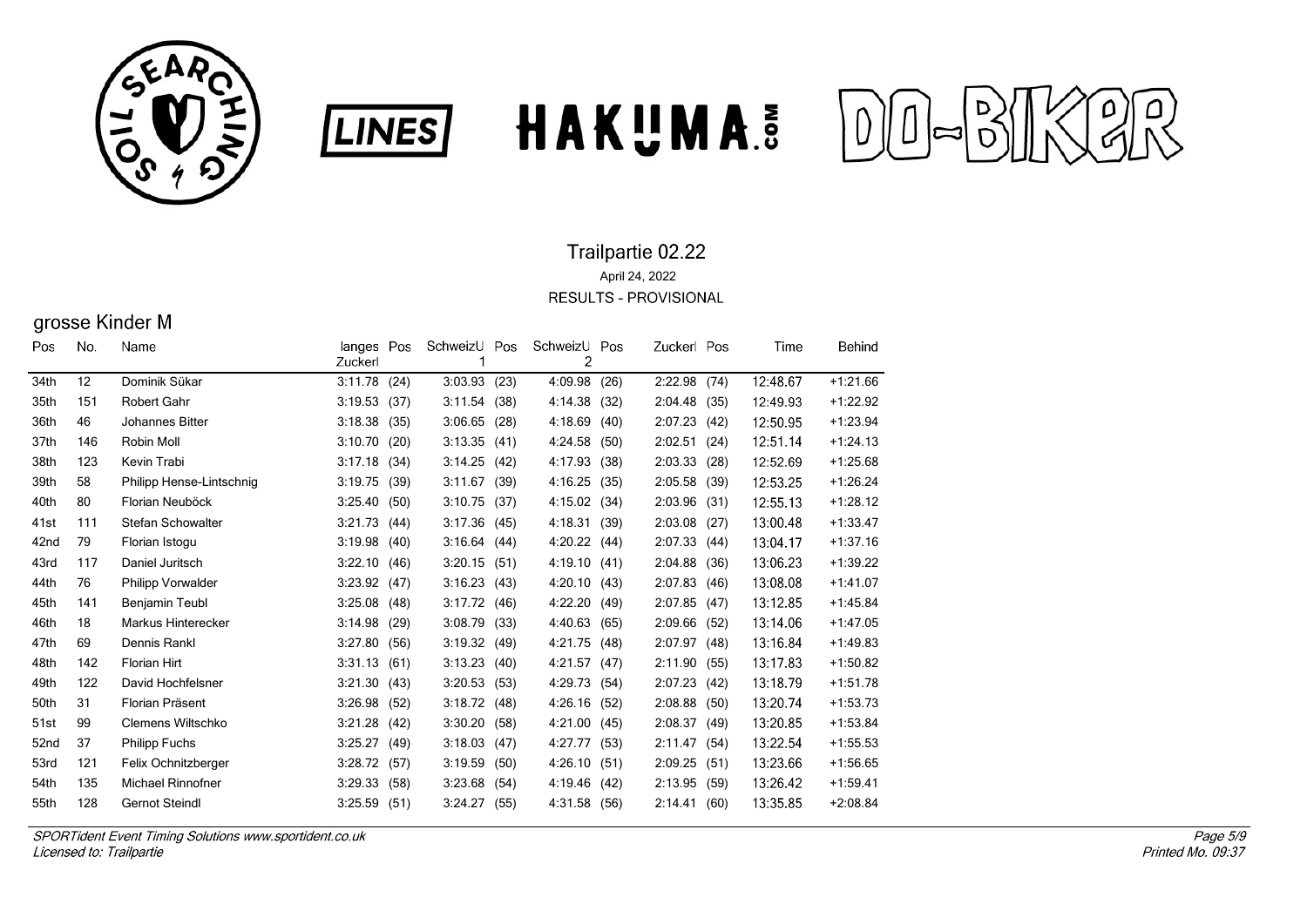





# grosse Kinder M

| Pos  | No. | Name                       | langes Pos<br>Zuckerl |      | SchweizU<br>1 | Pos  | SchweizU<br>2 | Pos  | Zuckerl Pos  |      | Time     | Behind     |
|------|-----|----------------------------|-----------------------|------|---------------|------|---------------|------|--------------|------|----------|------------|
| 56th | 92  | <b>Philipp Schiebel</b>    | 3:27.29               | (55) | 3:25.92       | (56) | 4 34 41       | (58) | 2:10.78 (53) |      | 13:38.40 | $+2:11.39$ |
| 57th | 32  | Raphael Spitzer            | 3:26.98               | (52) | 3:20.39       | (52) | 4:50.88       | (69) | 2:07.40      | (45) | 13:45.65 | $+2:18.64$ |
| 58th | 82  | <b>Helmuth Hollerer</b>    | 3:29.33               | (58) | 3:30.16       | (57) | 4:35.43       | (59) | 2:12.51      | (58) | 13:47.43 | $+2:20.42$ |
| 59th | 120 | Urban Niedermayr           | 3:34.05               | (62) | 3:31.70       | (59) | 4:30.18       | (55) | 2:12.17      | (57) | 13:48.10 | $+2:21.09$ |
| 60th | 129 | <b>Robert Krist</b>        | 3:27.08               | (54) | 3:34.25       | (63) | 4:38.28       | (62) | 2:14.50      | (61) | 13:54.11 | $+2:27.10$ |
| 61st | 163 | Michael Pfuisi             | 3:07.68               | (12) | 4:40.44       | (78) | 4:11.85       | (29) | 1:57.88      | (10) | 13:57.85 | $+2:30.84$ |
| 62nd | 70  | Daniel Kaspar              | 3:30.13               | (60) | 3:35.70       | (66) | 4:38.35       | (63) | 2:16.13      | (65) | 14:00.31 | $+2:33.30$ |
| 63rd | 48  | Georg Mühlbacher           | 3:35.35               | (64) | 3:31.90       | (60) | 4:37.05       | (60) | 2:19.18      | (70) | 14:03.48 | $+2:36.47$ |
| 64th | 15  | David Koschat              | 3:37.25               | (66) | 3:33.53       | (62) | 4:37.58       | (61) | 2:16.54(66)  |      | 14:04.90 | $+2:37.89$ |
| 65th | 127 | Wolfgang Karner            | 3:39.90               | (68) | 3:37.50       | (67) | 4:32.11       | (57) | 2:19.05      | (68) | 14:08.56 | $+2:41.55$ |
| 66th | 130 | Hannes Bauer               | 3:34.74               | (63) | 3:35.43       | (65) | 4:44.82       | (68) | 2:19.12      | (69) | 14:14.11 | $+2:47.10$ |
| 67th | 11  | Mario Luckerbauer          | 3:52.47               | (74) | 3:33.31       | (61) | 4:44.54       | (66) | 2:15.33      | (63) | 14:25.65 | $+2:58.64$ |
| 68th | 49  | <b>Roland Stuhlpfarrer</b> | 3:40.42               | (69) | 3:34.88       | (64) | 4:56.58       | (73) | 2:14.82      | (62) | 14:26.70 | $+2:59.69$ |
| 69th | 9   | Raphael Guetz              | 3:38.52               | (67) | 3:48.81       | (71) | 4:53.37       | (72) | 2:12.04      | (56) | 14:32.74 | $+3:05.73$ |
| 70th | 115 | Jakob Spindler             | 3:36.50               | (65) | 3:48.36       | (70) | 4:52.95       | (70) | 2:18.11      | (67) | 14:35.92 | $+3:08.91$ |
| 71st | 8   | <b>Richard Strugger</b>    | 3:55.94               | (77) | 3:42.75       | (68) | 4:44.63       | (67) | 2:16.02(64)  |      | 14:39.34 | $+3:12.33$ |
| 72nd | 57  | Christoph Stögerer         | 3:53.01               | (75) | 3:43.56       | (69) | 4:40.37       | (64) | 2:27.43      | (76) | 14:44.37 | $+3:17.36$ |
| 73rd | 47  | Patrick Lackner            | 3:52.37               | (73) | 3:53.00       | (72) | 4:53.17       | (71) | 2:20.26      | (71) | 14:58.80 | $+3:31.79$ |
| 74th | 148 | Nicholas Cody Ferris-Heath | 3:53.45               | (76) | 4:03.43       | (74) | 5:00.19       | (74) | 2:25.20      | (75) | 15:22.27 | $+3:55.26$ |
| 75th | 16  | Alessandro Contado         | 3:48.91               | (71) | 4:02.10       | (73) | 5:11.42       | (75) | 2:20.93      | (72) | 15:23.36 | $+3:56.35$ |
| 76th | 21  | <b>Patrick Teufl</b>       | 3:45.68               | (70) | 4:08.85       | (75) | 5:33.67       | (79) | 2:21.64      | (73) | 15:49.84 | $+4:22.83$ |
| 77th | 1   | <b>Manuel Stefanits</b>    | 3:52.16               | (72) | 4:14:43       | (76) | 5:25.60       | (77) | 2:31.11      | (78) | 16:03.30 | $+4:36.29$ |
|      |     |                            |                       |      |               |      |               |      |              |      |          |            |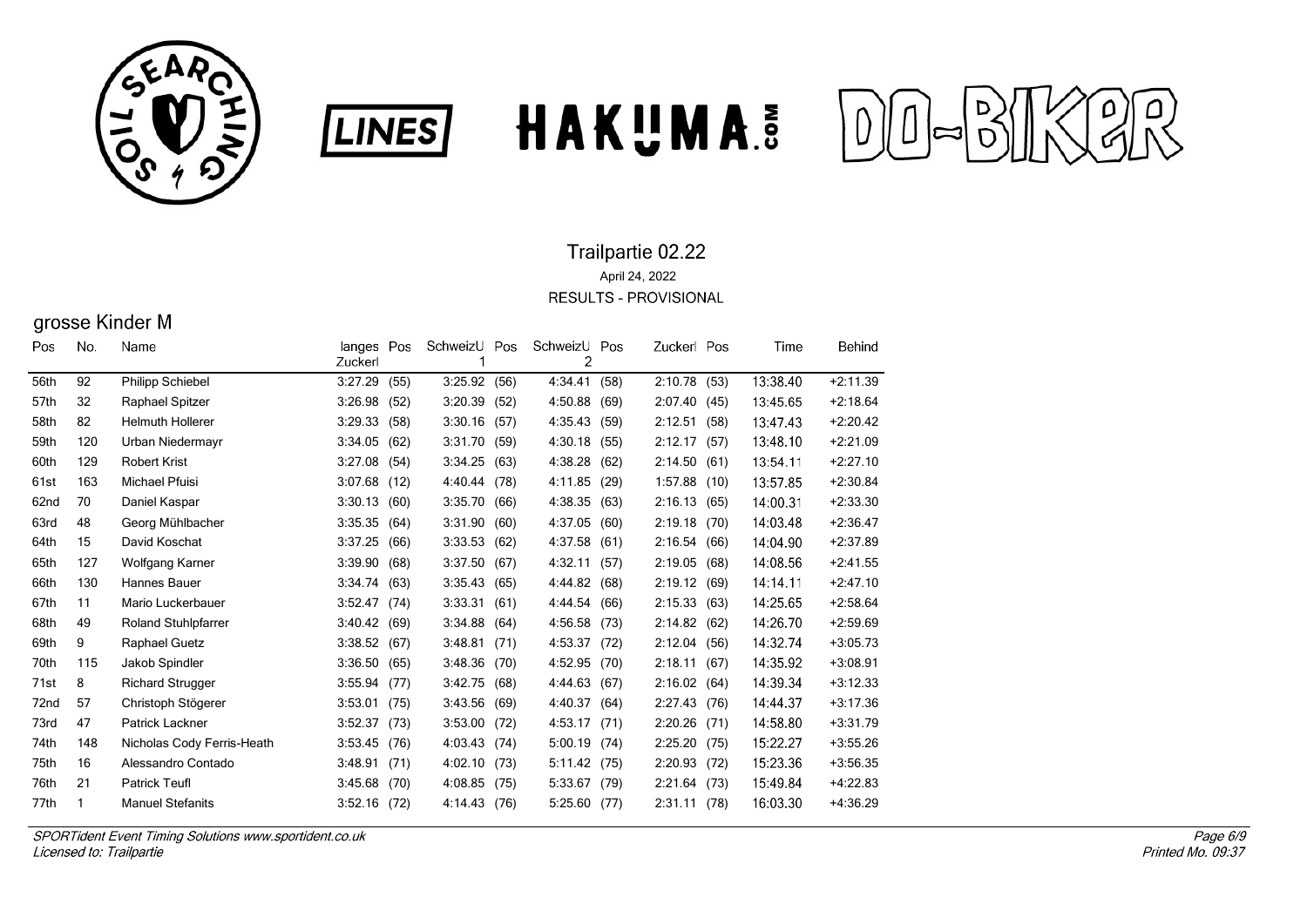





# grosse Kinder M

| Pos  | No. | Name                 | langes Pos<br>Zuckerl |      | SchweizU Pos |      | SchweizU Pos   | Zuckerl Pos |      | Time     | Behind      |
|------|-----|----------------------|-----------------------|------|--------------|------|----------------|-------------|------|----------|-------------|
| 78th | 149 | Epure Alexandru      | 4:17.41               | (79) | 4:27.88      | (77) | $5:22.65$ (76) | 2:28.14(77) |      | 16:36.08 | $+5:09.07$  |
| 79th | 83  | Thomas Wischer       | 4:03.42 (78)          |      | 4:50.80      | (82) | 5:50.85(80)    | 2:37.36     | (79) | 17:22.43 | $+5:55.42$  |
| 80th | 28  | Josef Gull           | 4:22.25 (80)          |      | 4:48.58      | (81) | 5:32.42 (78)   | 2:41.43(81) |      | 17:24.68 | $+5:57.67$  |
| 81st | 39  | <b>Thomas Rieder</b> | 4:36.95 (82)          |      | 4:47.50      | (80) | 5:51.26(81)    | 2:41.15(80) |      | 17:56.86 | $+6:29.85$  |
| 82nd | 64  | Lukas Kaplanek       | 4:30.35(81)           |      | 4:44.15      | (79) | $6:20.23$ (82) | 2:45.78     | (82) | 18:20.51 | $+6:53.50$  |
| 83rd | 26  | David Bohmann        | $6:02.88$ (83)        |      | 6:42.77      | (83) | 7:05.42 (83)   | 3:13.67     | (83) | 23:04.74 | $+11:37.73$ |

## grosse Kinder W

| No. | Name                     |                |                                                                                                                                                                           |                                                                                                                                                                              |              |                                                                                                                                                                          | Time                                                                                                                                                                             | Behind     |
|-----|--------------------------|----------------|---------------------------------------------------------------------------------------------------------------------------------------------------------------------------|------------------------------------------------------------------------------------------------------------------------------------------------------------------------------|--------------|--------------------------------------------------------------------------------------------------------------------------------------------------------------------------|----------------------------------------------------------------------------------------------------------------------------------------------------------------------------------|------------|
|     |                          |                |                                                                                                                                                                           |                                                                                                                                                                              |              |                                                                                                                                                                          |                                                                                                                                                                                  |            |
| 3   | Nina Hintner             |                | 3:29.35                                                                                                                                                                   |                                                                                                                                                                              |              |                                                                                                                                                                          | 13:44.53                                                                                                                                                                         |            |
| 60  | Kathrin Theuermann       |                |                                                                                                                                                                           |                                                                                                                                                                              |              |                                                                                                                                                                          | 14:09.08                                                                                                                                                                         | $+0.24.55$ |
| 67  | Paula Zibasa             |                |                                                                                                                                                                           |                                                                                                                                                                              |              |                                                                                                                                                                          | 14:11.46                                                                                                                                                                         | $+0.26.93$ |
| 134 | Sabrina Eberhard         |                |                                                                                                                                                                           |                                                                                                                                                                              |              |                                                                                                                                                                          | 14:33.37                                                                                                                                                                         | $+0.48.84$ |
| 36  | Stefanie Weissacher      |                |                                                                                                                                                                           |                                                                                                                                                                              |              |                                                                                                                                                                          | 14:42.94                                                                                                                                                                         | $+0.58.41$ |
| 59  | Sabrina Puggl            |                |                                                                                                                                                                           |                                                                                                                                                                              |              |                                                                                                                                                                          | 14:48.80                                                                                                                                                                         | $+1:04.27$ |
| 118 | Judith Seffer            |                |                                                                                                                                                                           |                                                                                                                                                                              |              |                                                                                                                                                                          | 15:27.73                                                                                                                                                                         | $+1:43.20$ |
| 140 | <b>Fabienne Scholtes</b> |                |                                                                                                                                                                           |                                                                                                                                                                              |              |                                                                                                                                                                          | 16:21.40                                                                                                                                                                         | $+2:36.87$ |
| 114 | Anna Swoboda             |                |                                                                                                                                                                           |                                                                                                                                                                              |              |                                                                                                                                                                          | 16:38.71                                                                                                                                                                         | $+2:54.18$ |
| 68  | Andrea Kaspar            |                | 4:35.91                                                                                                                                                                   |                                                                                                                                                                              |              |                                                                                                                                                                          | 17:14.47                                                                                                                                                                         | $+3:29.94$ |
| 144 | Laura Bonet              |                |                                                                                                                                                                           |                                                                                                                                                                              |              |                                                                                                                                                                          | 17:17.94                                                                                                                                                                         | $+3:33.41$ |
|     |                          | <b>Zuckerl</b> | langes Pos<br>3:29.83(1)<br>3:36.10(3)<br>$3:35.64$ (2)<br>3:39.83(4)<br>3:44.80(5)<br>3.45.87(6)<br>3:50.80(7)<br>3:52.34(8)<br>4:13.68(10)<br>4:16.60(11)<br>4:05.40(9) | SchweizU Pos<br>(1)<br>$3:38.18$ (4)<br>3:34.92(2)<br>3:41.06(6)<br>$3:39.96$ (5)<br>$3:35.68$ (3)<br>3:58.27(7)<br>4:38.30 (10)<br>4:22.98<br>(8)<br>(9)<br>4:48.04<br>(11) | 2<br>5:44.25 | SchweizU Pos<br>4:34.40(1)<br>4:40.43<br>(2)<br>4:51.55(4)<br>4:51.18(3)<br>4:58.65(5)<br>5:05.15(6)<br>$5:16.08$ (7)<br>5:25.73(8)<br>5:30.63(9)<br>5:45.08(11)<br>(10) | Zuckerl Pos<br>2:10.95(2)<br>2:14.37(3)<br>2:09.35(1)<br>2:21.30(5)<br>2:19.53(4)<br>2:22.10(6)<br>$2:22.58$ (7)<br>$2:25.03$ (8)<br>2:31.42(9)<br>$2:36.88$ (10)<br>2:40.25(11) |            |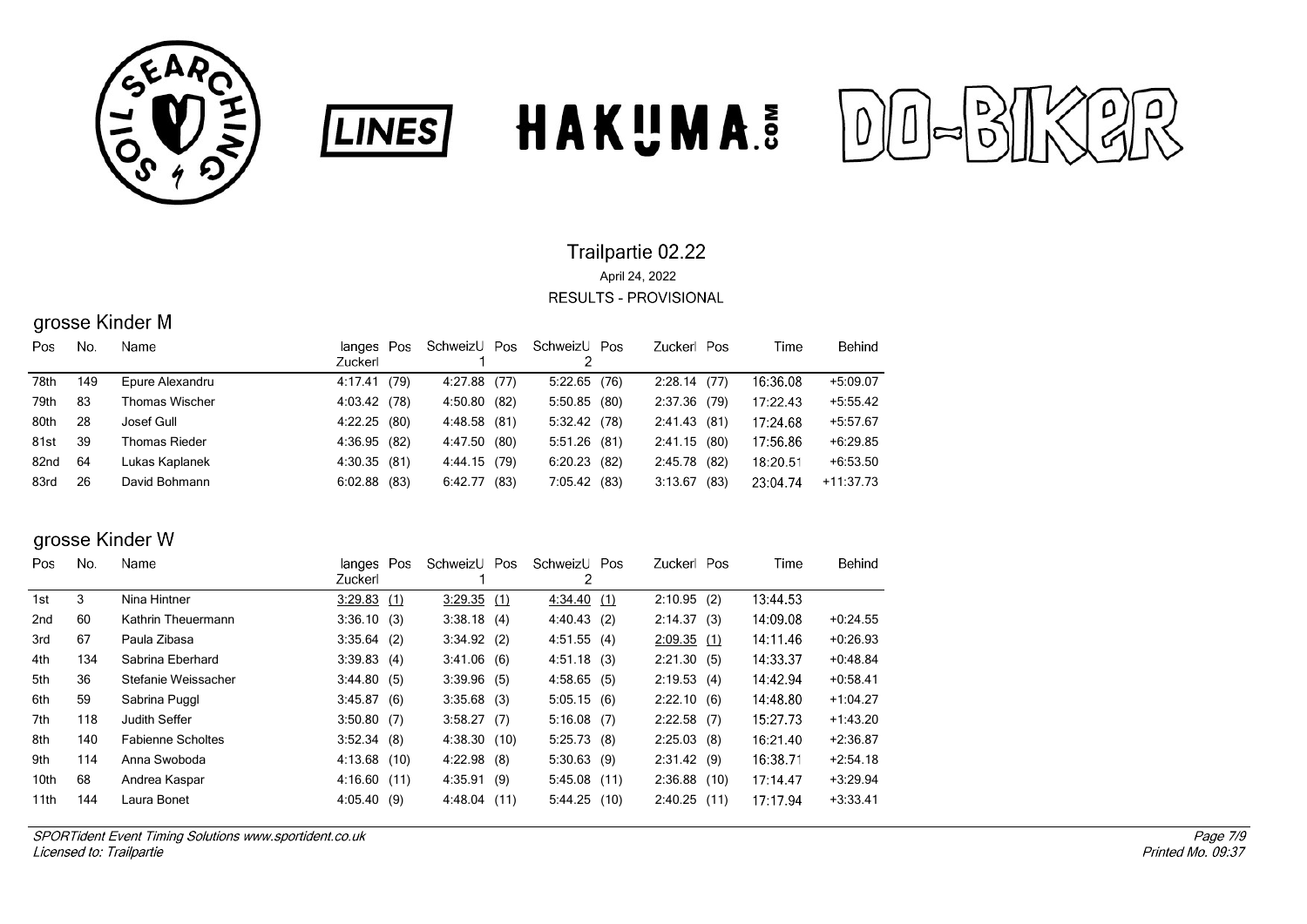





# grosse Kinder W

| Pos  | No. | Name           | Zuckerl      | langes Pos SchweizU Pos SchweizU Pos |             | Zuckerl Pos  | Time     | Behind   |
|------|-----|----------------|--------------|--------------------------------------|-------------|--------------|----------|----------|
| 12th | 107 | Conny Schifter | 4:40.05 (12) | 5:15.99 (12)                         | 6:08.87(12) | 2:49.41 (12) | 18:54.32 | +5:09.79 |

**LINES** 

### Hackler

| Pos | No. | Name                 | langes<br>Zuckerl | Pos |            | SchweizU Pos SchweizU Pos | Zuckerl Pos   | Time     | Behind |
|-----|-----|----------------------|-------------------|-----|------------|---------------------------|---------------|----------|--------|
| 1st | 164 | Clemens Hörl         | 5.43.08(1)        |     | 4:00.95(1) | (1)<br>8:57.41            | $3:46.58$ (1) | 22:28.02 |        |
|     | 162 | <b>Philipp Huber</b> |                   |     | 5:07.34(2) | 24:50.16 (2)              | $4:38.88$ (2) | DNF      |        |

## **Strizzis M**

| Pos. | No. | Name                  | langes Pos<br>Zuckerl | SchweizU Pos  | SchweizU Pos<br>2 |     | Zuckerl Pos   |     | Time     | Behind     |
|------|-----|-----------------------|-----------------------|---------------|-------------------|-----|---------------|-----|----------|------------|
| 1st  | 86  | Florian Klien         | 3:15.10(5)            | $3:02.20$ (2) | 4:02.05(1)        |     | 1:58.91       | (1) | 12:18.26 |            |
| 2nd  | 33  | Maximilian Tazl       | 3:07.59(1)            | 2:59.33(1)    | 4:08.73           | (4) | $2:03.23$ (3) |     | 12:18.88 | $+0.00.62$ |
| 3rd  | 44  | Lisander Ruzsics      | $3:13.65$ (3)         | 3:06.55(4)    | 4:06.25(3)        |     | 2:04.06(4)    |     | 12:30.51 | $+0.12.25$ |
| 4th  | 27  | Tim Baumgartner       | 3:13.10(2)            | 3:13.63(6)    | $4:05.65$ (2)     |     | 2:09.10(6)    |     | 12:41.48 | $+0.23.22$ |
| 5th  | 35  | Nathanael Nitzlnader  | 3:14.98(4)            | 3:02.35(3)    | 4:28.23           | (8) | $2:00.19$ (2) |     | 12:45.75 | $+0.27.49$ |
| 6th  | 91  | Niklas Tischhart      | 3:19.02(6)            | 3:12.72(5)    | 4:15.73(5)        |     | 2:06.20(5)    |     | 12:53.67 | $+0.35.41$ |
| 7th  | 43  | <b>Bernhard Samek</b> | 3:28.14(9)            | 3:15.10(7)    | 4:23.47           | (7) | 2:11.75(8)    |     | 13:18.46 | $+1:00.20$ |
| 8th  | 29  | Samuel Pfusterer      | $3:23.95$ (7)         | 3:26.53(9)    | 4:22.77           | (6) | 2:10.20(7)    |     | 13:23.45 | $+1:05.19$ |
| 9th  | 34  | Peter Leitner         | $3:25.18$ (8)         | 3:17.73(8)    | 4:34.10(9)        |     | 2:14.61       | (9) | 13:31.62 | $+1:13.36$ |